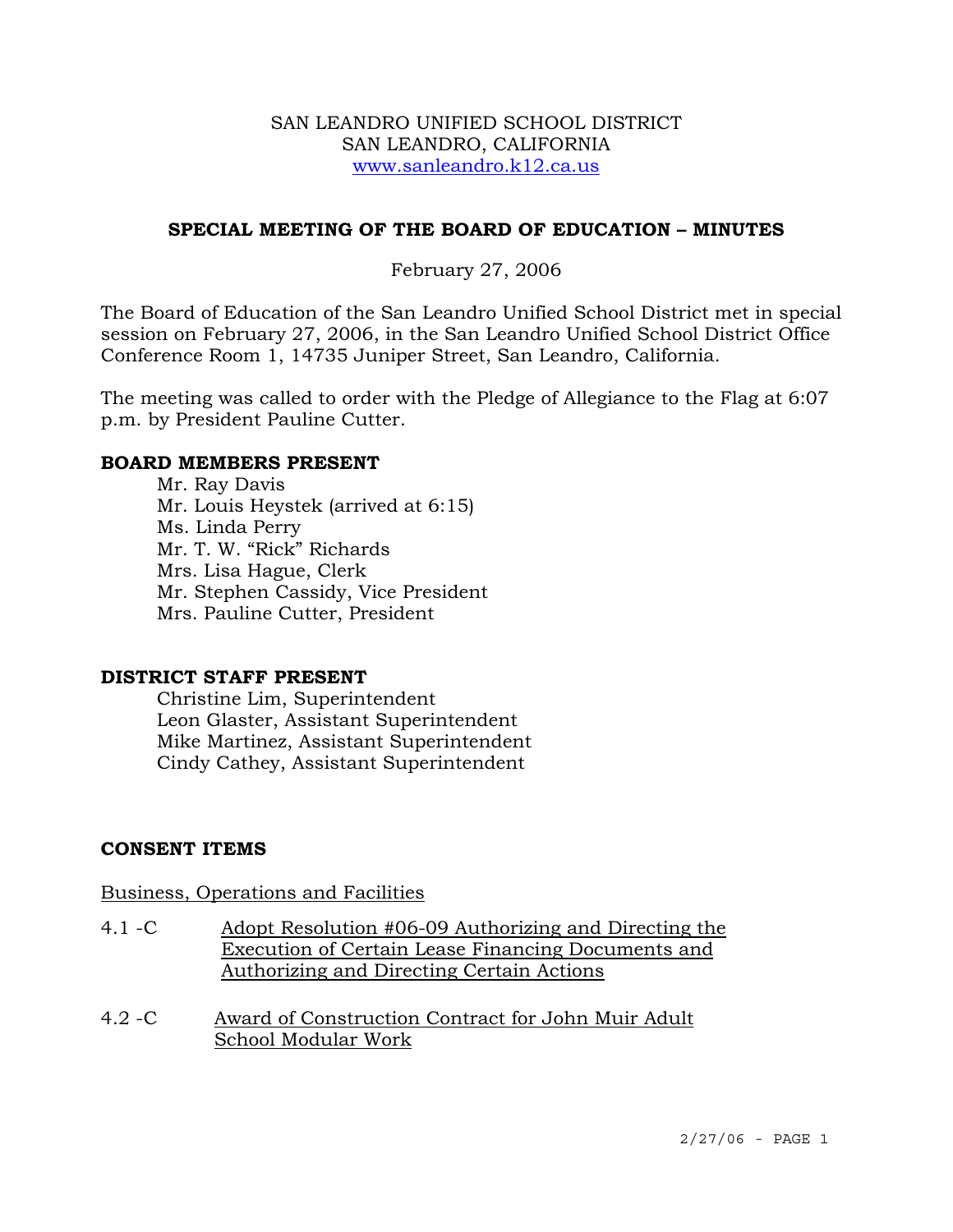# 4.3 -C Award of Construction Contract for Sitework at John Muir Adult School

On motion made by Trustee Richards and seconded by Trustee Davis, the Board approved the consent items by a 6-1 vote. Trustee Heystek was absent.

# **PRESENTATION/DISCUSSION**

## **Facilities Workshop**

Assistant Superintendent Leon Glaster, consultants from Harris & Associates, WLC Architects; Ruth Alahydoian from Kelly, Northcross & Nobriega, financial advisors, and Bill Madison, Jones Hall attorney, presented a review of school facilities needs.

The purpose of the presentation was to gain a clear understanding of the District's facilities needs and review the process for a facility bond measure in November 2006.

Highlights included a review of the accomplishments and projects that were addressed in the 1997 Bond, identifying recent completed projects, and two upcoming facility projects, the Bancroft Middle School Sports Field, and the new joint use San Leandro Adult School at the Muir Middle School site. The 2005 Community Engagement Process identified classroom modernization, system upgrades (technology), building shell integrity (roofs and windows), and overcrowding as critical facility areas and needs.

In an effort to understand the overcrowding issue, WLC Architects performed a facility analysis on how many students the District's existing facilities could support. Based on their capacity recommendation, there was space available at the elementary schools, Bancroft and Muir both showed an excess of 75 and 194 students, respectively, and San Leandro High School had an overcrowding of 624 students.

Following the presentation, Board members asked a few follow-up questions and provided input on what they would like to see addressed in the bond, and next steps.

In order to gather the most up-to-date information available so accurate critical decisions could be made regarding the long range facility needs of the District, the Board directed staff, as a starting point and baseline, to look at the Facility Master Plan that was completed in 1997 and 2003, so that there would be no paid duplication of work from those documents, and then provide a proposal to the Board that would address the necessary services to provide information for a series of Board workshops and community forums to determine the need for a facility General Obligation Bond election.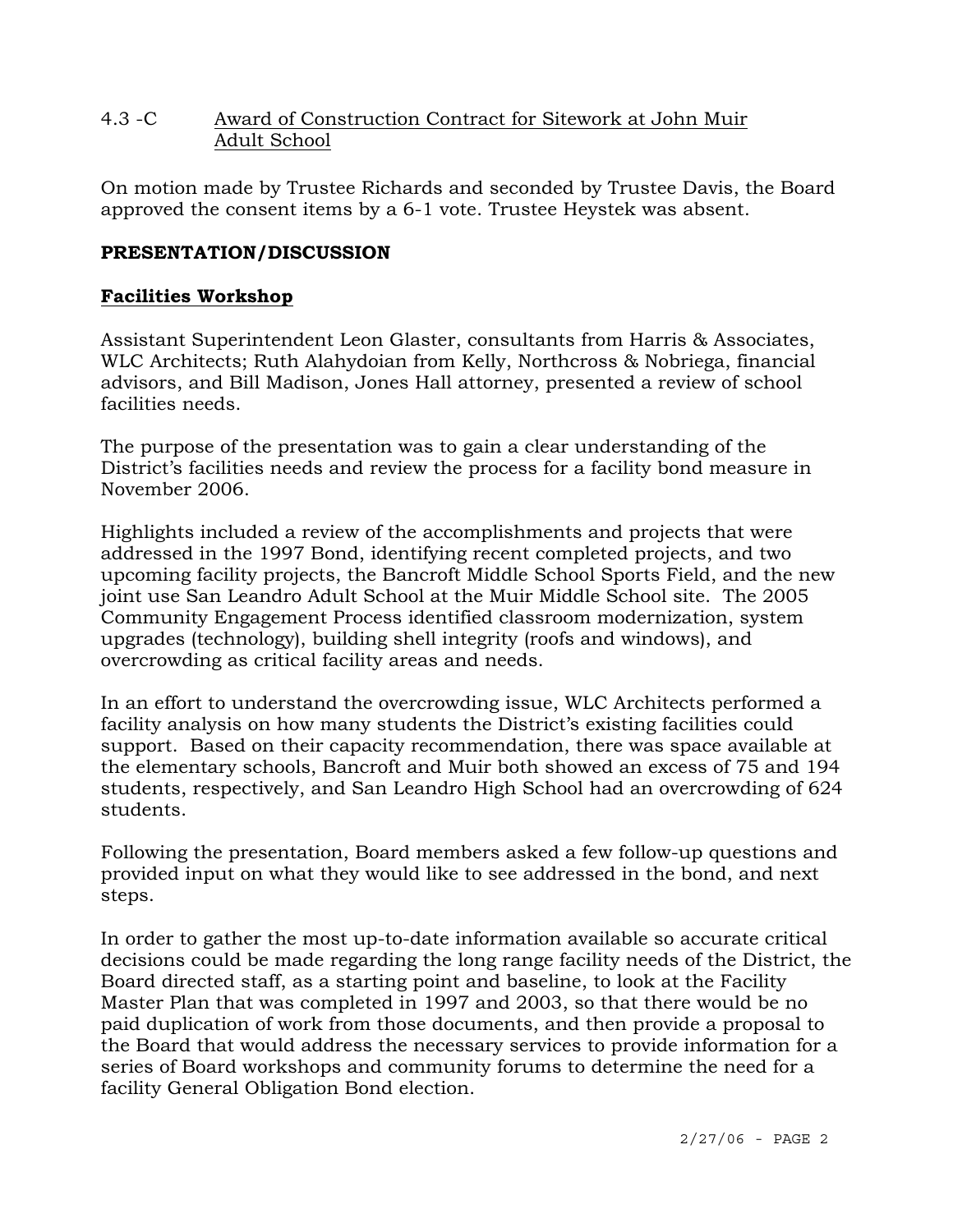In addition, a Facility and Technology Committee meeting was scheduled for March 2, 2006, to review and bring back a scope of services for specific facility related areas identified by the Board including educational program needs, overcrowding issues at the high school and middle schools, and modernization needs at all school sites for Board consideration on March 7,

The Board scheduled the following special Board workshops and community forums:

| March 21, 2006 | Regular Board Meeting and Board Facility Workshop |
|----------------|---------------------------------------------------|
| March 27, 2006 | Special Board Facility Workshop, 6 pm, DO         |
| April 17, 2006 | Special Board Facility Workshop, 6 pm, DO         |
| May 8, 2006    | Community Forum                                   |
| May 22, 2006   | <b>Community Forum</b>                            |
| June 19, 2006  | Community Forum (tentative)                       |
|                |                                                   |

### **PUBLIC COMMENTS**

None

# **BOARD MEMBER COMMENTS**

Board members thanked representatives from the Rental Housing Owners Association (RHOA), the San Leandro Chamber of Commerce, and Councilmember Santos for attending the meeting. Mr. Cassidy encouraged continued dialogue between the District and the Chamber, City, and other community groups as we move forward in this process.

Ms. Perry attended the District English Learners Advisory Committee (DELAC) meeting where they discussed making Spanish-speaking families feel welcome and utilizing their skills within the district.

Mrs. Hague thanked all those who helped with Beautification Day at San Leandro High School, adding that there was a nice turn out.

Mr. Cassidy shared a letter he had drafted, and asked that Board members review and forward any suggestions to President Cutter before it went to the newspapers.

Mr. Heystek hoped that as the District begins pursuing a potential bond, we would continue to remind that community how \$53.8 million from the 1997 Bond was transformed into almost \$90 million with state matching funds, demonstrating how efficient, responsible and trustworthy the District has been with the public's money.

Mrs. Cutter asked that Board members forward any already scheduled vacation plans to her to ensure Board member availability for future meetings, as we move forward in this effort